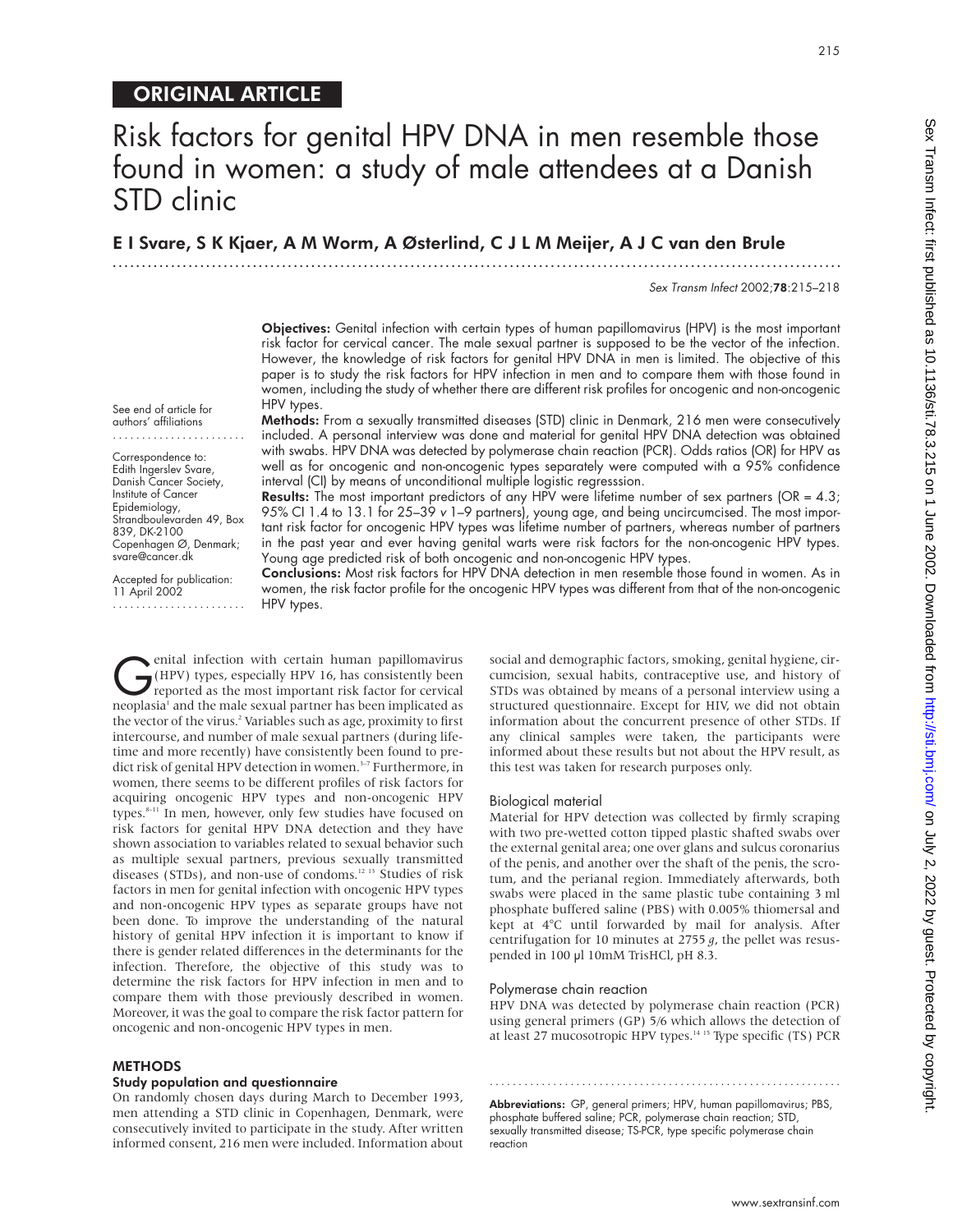|                                 | No (% positive) | Crude OR | Adjusted OR (95% CI)        |  |  |  |
|---------------------------------|-----------------|----------|-----------------------------|--|--|--|
| Age                             |                 |          |                             |  |  |  |
| $40+$                           | 25(40)          | 1.0      | 1.0                         |  |  |  |
| $30 - 39$                       | 66 (38)         | 0.9      | 1.1 $(0.4 \text{ to } 2.9)$ |  |  |  |
| $25 - 29$                       | 63 (52)         | 1.7      | $1.7$ (0.6 to 4.9)          |  |  |  |
| $18 - 24$                       | 44 (48)         | 1.4      | 1.8 (0.6 to 5.9)            |  |  |  |
| Lifetime number of sex partners |                 |          |                             |  |  |  |
| $1 - 9$                         | 44 (25)         | 1.0      | 1.0                         |  |  |  |
| $10 - 24$                       | 55 (55)         | $3.6*$   | $4.1$ (1.5 to 11.1)         |  |  |  |
| $25 - 39$                       | 38 (55)         | $3.7*$   | 4.3 (1.4 to 13.1)           |  |  |  |
| $40+$                           | 61(44)          | $2.4*$   | 2.0 (0.6 to 6.7)            |  |  |  |
| Sex partners in the past year   |                 |          |                             |  |  |  |
| $\leq 2$                        | 79 (34)         | 1.0      | 1.0                         |  |  |  |
| $3 - 4$                         | 46 (50)         | 1.9      | $2.5$ (1.1 to 5.8)          |  |  |  |
| $5 - 9$                         | 46 (48)         | 1.8      | 1.3 $(0.5 \text{ to } 3.3)$ |  |  |  |
| $10+$                           | 27(63)          | $3.3*$   | $3.6$ (1.1 to 12.0)         |  |  |  |
| Genital warts                   |                 |          |                             |  |  |  |
| Never                           | 142(42)         | 1.0      | 1.0                         |  |  |  |
| Ever                            | 51 (53)         | 1.5      | 1.1 $(0.5 \text{ to } 2.3)$ |  |  |  |
| Circumcision                    |                 |          |                             |  |  |  |
| <b>No</b>                       | 174 (49)        | 1.0      | 1.0                         |  |  |  |
| Yes                             | 24 (17)         | $0.2*$   | $0.2$ (0.06 to 0.6)         |  |  |  |

for HPV 6, 11, 16, 18, 31, and 33 was performed using combinations of HPV 6, 16, 33 and HPV 11, 18, 31 specific primers. Samples positive for GP-PCR but negative for TS-PCR were characterised as unclassified HPV, HPV X. All samples tested positive for the β globin gene. A cut point for HPV positivity on 100 pg was chosen and 18 samples with a weaker signal were excluded leaving 198 samples for analysis.

## Statistical analysis

Odds ratios (OR) were computed with 95% confidence interval (CI) by means of unconditional multiple logistic regression to assess the association between potential risk factors and presence of HPV DNA while simultaneously adjusting for potential confounding variables. OR were computed for any HPV type as well as for oncogenic and non-oncogenic types separately. In all three analyses, the same control group was used—that is, the HPV negative (and β globin positive) men. HPV 16, 18, 31, and 33 were grouped together in the oncogenic group, whereas HPV 6 and HPV 11 formed the non-oncogenic group. The uncharacterised HPV types (HPV X) were only included in the overall analysis of risk factors for HPV (any type). All analyses were done using the SAS software package.<sup>1</sup>

## RESULTS

Fifty four per cent of the participants were younger than 30 years, and respectively 33% and 13% were 30–39 years and 40 years or older. Most of the men (58%) reported 20 or more partners during lifetime whereas 16 men (8%) had  $\leq 4$ lifetime partners. Forty per cent, 23%, and 37% of the men reported respectively  $\leq 2$ , 3–4 partners, and  $\geq 5$  partners during the past year. A total of 24 men (12%) were circumcised, and among the 46 study subjects who had sex with men, 35 were bisexual. Using condoms at every intercourse, only occasionally, or never was reported by, respectively, 38%, 54%, and 8%. Ever having had genital warts or *Chlamydia trachomatis* was reported by, respectively, 51 (25%) and 49 men (26%), three men were HIV positive, and 50% of the men were current smokers.

HPV DNA was found in 89 men (45%). HPV 16 was the most prevalent type, accounting for 15% of the HPV positives. The other oncogenic types—that is, HPV 18, HPV 31, and HPV 33 contributed with respectively, 8%, 4%, and 3%, and the non-oncogenic types HPV 6 and HPV 11 with respectively, 14% and 8%. HPV of unclassified type (HPV X) was found in 49 men (55%). Six of the HPV positive men (7%) had multiple infections.

## Risk factors for HPV positivity (any type)

Risk of HPV increased with a greater number lifetime number of sexual partners. Compared to men with 1–9 partners, men with 10–24 partners had an  $OR = 4.1$  (95% CI 1.5 to 11.1) and men with 25–39 partners had an  $OR = 4.3$  (95% CI 1.4 to 13.1) (table 1). However, for 40 or more partners the risk estimate declined (OR = 2.0 (95% CI 0.6 to 6.7)). Similarly, an increasing number of partners in the past year was associated with an increased risk of HPV being 3.6 times higher for  $\geq 10$ partners than for  $\leq 2$  partners (95% CI 1.1 to 12.0). Risk of HPV was significantly lower in circumcised men compared to uncircumcised men and this association could not be explained taking the other variables into account ( $OR = 0.2$ ) (95% CI 0.06 to 0.6)). Frequency of genital washing, however, was not associated with HPV and there was no clear influence of current condom use (data not shown). Other variables unrelated to risk of HPV DNA detection included age at first intercourse, contact with prostitutes, sexual preference, marital status (including years living with the current partner), years at school, and smoking habits (data not shown).

## Risk factors for oncogenic HPV types

Age was the most important determinant for oncogenic HPV types with OR = 4.7 (95% CI 1.0 to 23.4) for men aged 18–24 years compared to those aged  $\geq 35$  years (table 2). Risk of oncogenic HPV types also increased with number of lifetime sexual partners and was 3.0 times (95% CI 1.0 to 9.6) more common in men with 20–39 partners than in men with fewer partners. However, risk of the oncogenic HPV types was not related to the number of partners in the past year. Oncogenic HPV types were less frequently found in circumcised men than in non-circumcised men, but the association did not reach statistical significance after adjustment ( $OR = 0.4$ ; 95%) CI 0.08 to 1.7). Finally, risk of these HPV types was not related to ever having had genital warts.

## Risk factors for non-oncogenic HPV types

As with the oncogenic types, risk of the non-oncogenic HPV types increased with young age, being 6.3 times (95% CI 1.1 to 39.4) more common in the youngest men aged 18–24 years compared with those aged  $\geq$  35 years. Regarding the variables related to sexual behaviour, number of recent partners was the most important risk factor. Men who reported five or more different sexual partners in the past year were 4.1 times more likely to have non-oncogenic HPV types compared with the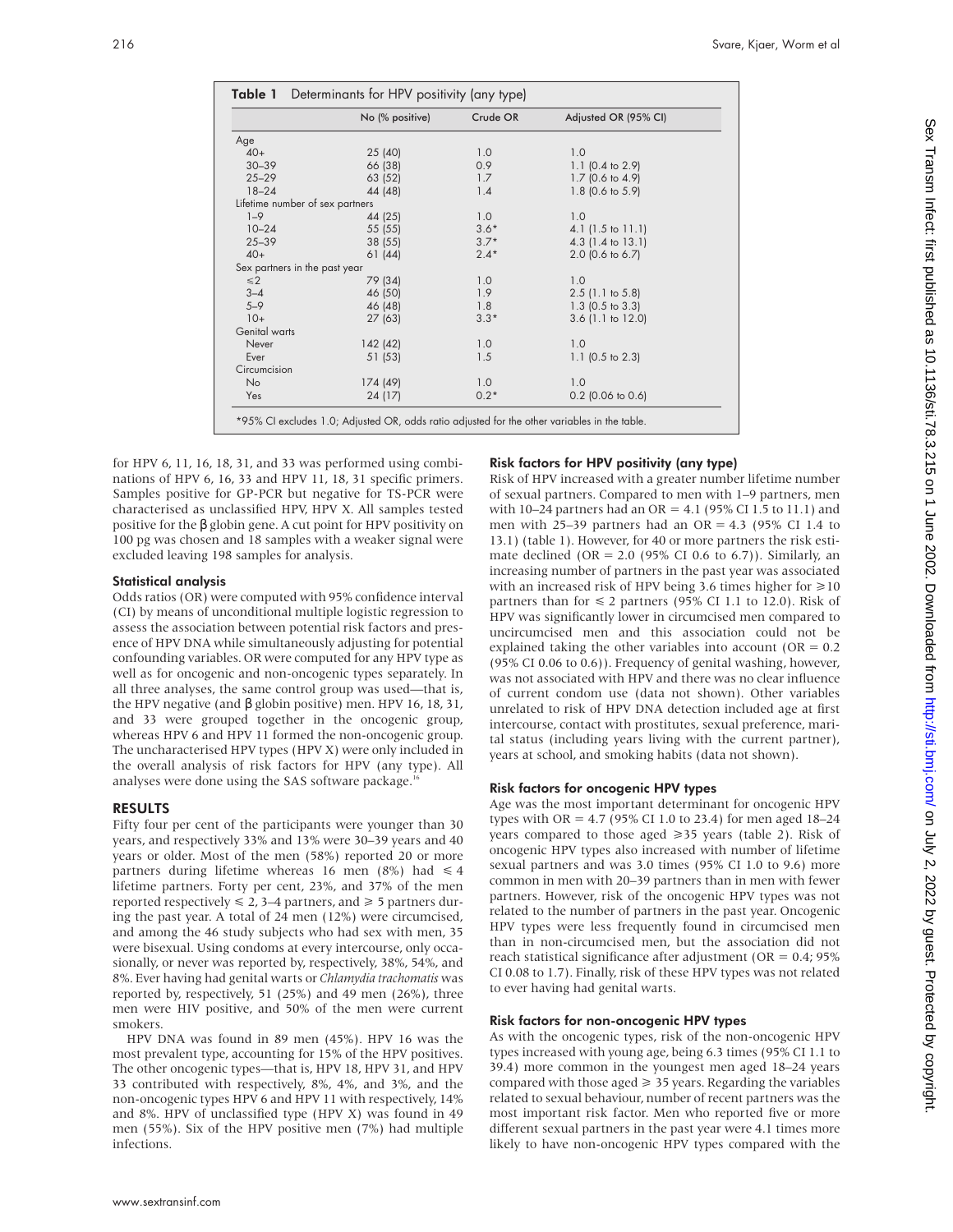|  |  |  | Table 2 Determinants for positivity of oncogenic and non-oncogenic HPV types |  |
|--|--|--|------------------------------------------------------------------------------|--|
|  |  |  |                                                                              |  |

|                                 | Oncogenic HPV types                 |          |                          | Non-oncogenic HPV types |          |                          |
|---------------------------------|-------------------------------------|----------|--------------------------|-------------------------|----------|--------------------------|
|                                 | No (% positive)                     | Crude OR | OR <sup>1</sup> (95% CI) | No (% positive)         | Crude OR | OR <sup>2</sup> (95% CI) |
| Age                             |                                     |          |                          |                         |          |                          |
| $35+$                           | 36(8)                               | 1.0      | 1.0                      | 35(6)                   | 1.0      | 1.0                      |
| $25 - 34$                       | 68 (22)                             | 3.1      | $3.0$ (0.8 to 11.7)      | 63 (16)                 | 3.1      | 2.5 (0.5 to 13.7)        |
| $18 - 24$                       | 30(23)                              | 3.3      | 4.7 (1.0 to 23.4)        | 29(21)                  | 4.3      | $6.3$ (1.1 to 39.4)      |
| Lifetime number of sex partners |                                     |          |                          |                         |          |                          |
| $1 - 19$                        | 60 (13)                             | 1.0      | 1.0                      | 56 (7)                  | 1.0      | 1.0                      |
| $20 - 39$                       | 32 (28)                             | 2.5      | $3.0$ (1.0 to 9.6)       | 29(21)                  | 3.4      | 2.0 (0.3 to 12.0)        |
| $40+$                           | 42 (19)                             | 1.5      | $2.6$ (0.8 to 9.0)       | 42 (19)                 | 3.1      | 2.3 (0.4 to 14.8)        |
|                                 | Number of partners in the past year |          |                          |                         |          |                          |
| $\leq 4$                        | 92 (18)                             | 1.0      | 1.0                      | 81(7)                   | 1.0      | 1.0                      |
| $5+$                            | 42 (19)                             | 1.0      | $0.6$ $(0.2.$ to $1.8)$  | 46 (26)                 | $4.4*$   | 4.1 (1.3 to 13.3)        |
| Genital warts                   |                                     |          |                          |                         |          |                          |
| Never                           | 100(18)                             | 1.0      | 1.0                      | 89(8)                   | 1.0      | 1.0                      |
| Ever                            | 31(23)                              | 1.3      | $1.0$ (0.4 to 3.0)       | 34 (29)                 | $4.9*$   | 5.9 (1.8 to 18.9)        |
| Circumcision                    |                                     |          |                          |                         |          |                          |
| N <sub>o</sub>                  | 112(21)                             | 1.0      | 1.0                      | 105(15)                 | 1.0      | 1.0                      |
| Yes                             | 22(9)                               | 0.4      | $0.4$ (0.08 to 1.7)      | 22(9)                   | 0.6      | $0.8$ (0.1 to 4.1)       |

Oncogenic HPV types: 16, 18, 31, and 33. Non-oncogenic HPV types: 6 and 11.

\*95% CI excludes 1.0.

OR', odds ratio adjusted for age, lifetime number of sex partners, and circumcision; OR<sup>2</sup>, odds ratio adjusted for age, number of sex partners during the past year, and ever having had genital warts.

men who reported fewer partners (table 2). The association with lifetime number of partners was weaker and not statistically significant. Men who had ever had genital warts were 5.9 times (95% CI 1.8 to 18.9) more likely to have non-oncogenic HPV types. No association was found with circumcision.

## **DISCUSSION**

This study shows that the determinants for genital HPV infection in men resemble those previously found in women. Lifetime number of sexual partners was an important predictor of HPV infection in men. In studies of women with a high sexual activity, risk of HPV has been found to level off after a certain number of partners.<sup>57</sup> We find the same pattern for the risk estimates in men. Likewise, the number of recent sexual partners—that is, in the past year—predicts risk of HPV in men with a high sexual activity as it has been found in women.<sup>57</sup>

Decreasing risk of HPV with age has been found in several female populations. $3-5$  We have previously reported that the age specific HPV prevalence declines in the same way among men participating in this study as it does in female attendees from the same clinic.<sup>5</sup> It has been suggested that at least part of the explanation for the HPV age pattern in women is an acquired immunity that is strengthened over time due to repeated exposure.<sup>6</sup> As shown in table 3, men with many recent partners ( $\geq 10$  in the past year) had a lesser risk of HPV if they had been sexually active for many years  $( \geq 10 \text{ years})$ than if they had been sexually active for a shorter period. A similar relationship between proximity to first intercourse (exposure time) and number of partners in the past year (recent exposure) has previously been described in women.<sup>5</sup> Thus, our data support that some acquired immunity to genital HPV infection also occurs in men.

Some studies,<sup>17</sup> but not all,<sup>18</sup> have pointed to a lower risk of cervical cancer in women whose sexual partner is circumcised. In this study, the risk of HPV DNA in circumcised men was only one fifth of the risk in uncircumcised men, and this could not be explained by other variables such as number of partners and age. Thus, our results may suggest that the female partners of circumcised men are less exposed to cervical cancer because these men are less likely to be infected with HPV.

Different risk determinant profiles for oncogenic HPV types and non-oncogenic HPV types have been found in women.<sup>8-11</sup> Lifetime number of partners was more strongly related to risk of the oncogenic HPV types than to the risk of the non-oncogenic HPV types. Moreover, other variables related to lifetime exposure were associated with the risk of oncogenic types but not with risk of non-oncogenic types—for example,  $\mathbf{a} \cdot \mathbf{b}$  and years of sexual activity.<sup>89</sup> A possible explanation could be that the infections with oncogenic types last longer than the infections with the non-oncogenic types. Correspondingly, we find different patterns of risk factors for oncogenic and non-oncogenic HPV types in men. The risk of oncogenic HPV types was related to lifetime number of sexual partners whereas risk of non-oncogenic types was only related to recent sexual behaviour (number of sex partners in the past year). It seems, though, that the hypothesis of oncogenic HPV types causing infection of a longer duration and the non-oncogenic HPV types causing infections of a more transient nature also applies to HPV infection in men. In this study, however, young age seemed to be equally important for the risk of having oncogenic and non-oncogenic HPV types. Whereas ever having genital warts (caused by the nononcogenic types HPV 6 and 11) was the most important risk factor for current presence of HPV 6 and 11, this variable was not related to risk of the oncogenic HPV types.

| <b>Table 3</b> Combined effect of years since first intercourse and recent number of partners on risk of HPV (any type) |                |          |                        |  |  |  |
|-------------------------------------------------------------------------------------------------------------------------|----------------|----------|------------------------|--|--|--|
|                                                                                                                         | No (% positve) | Crude OR | Adjusted OR (95% CI)   |  |  |  |
| "Many years" since 1st intercourse/"few" partners last year                                                             | 32 (28)        | 1.0      | 1.0                    |  |  |  |
| "Many years" since 1st intercourse/"many" partners last year                                                            | 4(25)          | 0.9      | $0.7$ (0.06to8.4)      |  |  |  |
| "Few years" since 1st intercourse/"few" partners last year                                                              | 139(45)        | 2.1      | $5.2$ (1.1 to $25.5$ ) |  |  |  |
| "Few years" since 1st intercourse/"many" partners last year                                                             | 23 (70)        | $5.8*$   | $14.3$ (2.3 to 87.3)   |  |  |  |

\*95% CI excludes 1.0; Adjusted OR, odds ratio adjusted for age and lifetime number of partners; Years since first intercourse, few < 9 and many > 10; Number of partners last year, few  $\leq 9$  and many  $\geq 10$ .